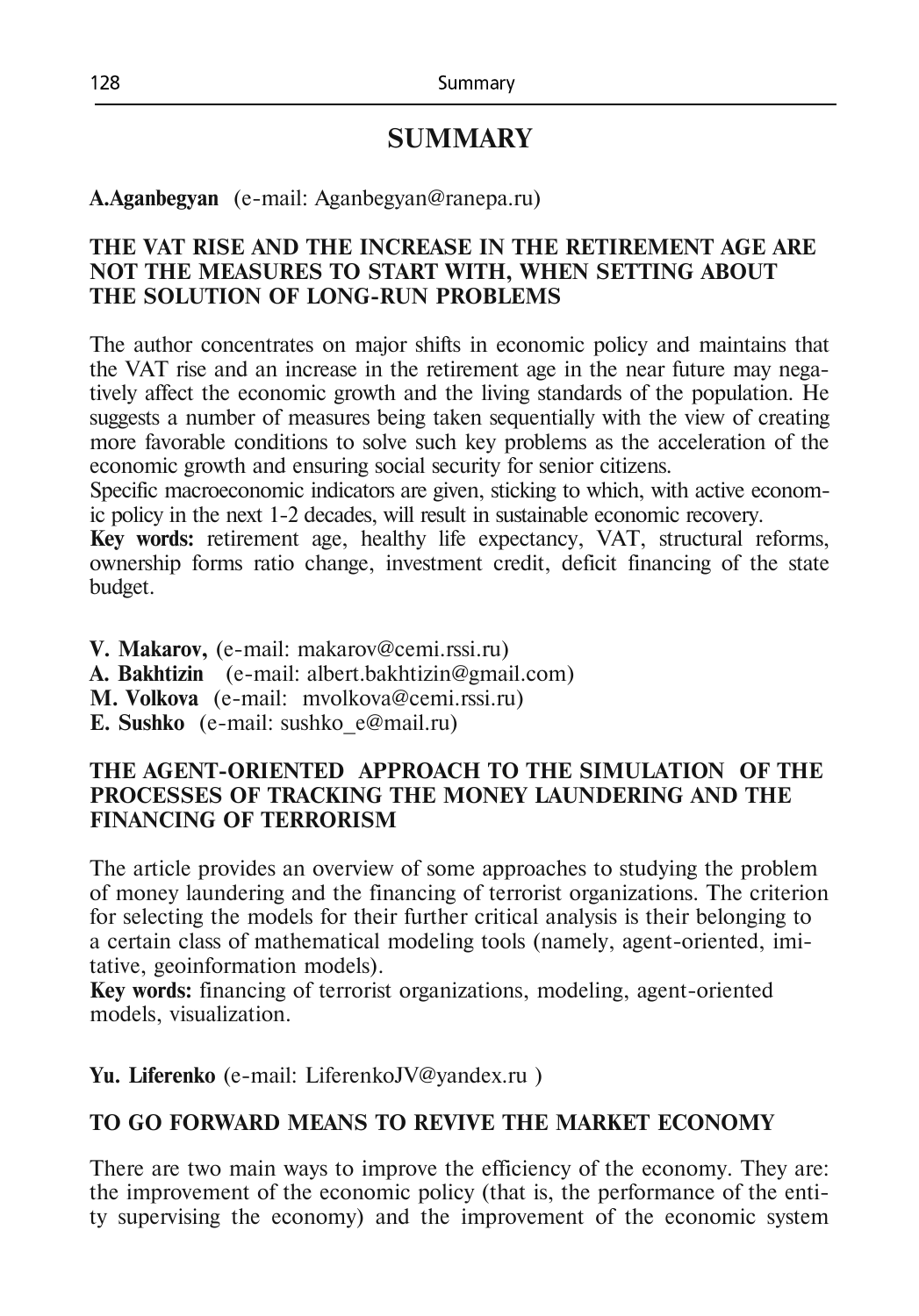itself (as a subject of public administration). As it seems, scientific papers on economics (both Russian and foreign) reveal a one-sided fascination with the search for a good set of methods of public administration of the economy. The author attempts to show that a more promising research trend is fundamental to the improvement of the present-day economic system and its modernization. **Key words:** capitalism, free competition, monopoly capitalism, state monopoly capitalism, monopoly, state.

**D. Kondratov** (e-mail: [dmikondratov@yandex.ru\)](mailto:dmikondratov@yandex.ru)

# **MODERN TRENDS IN THE EVOLUTION OF THE GLOBAL MONE-TARY AND FINANCIAL SYSTEM**

With due regard for the lessons of the current global financial and economic crisis, the author attempts to outline the conceptual approaches to the reformation of the global monetary system, which determine the principles of its functioning and intergovernmental regulation.

The basic tenets of the Jamaican monetary system reform regarding the introduction of multicurrency standard and supranational currency; the determination of gold's future in the global monetary system; the choice of the exchange rate regime; the reorganization of the activities of the International Monetary Fund as an intergovernmental money regulation institution, are being systematized and analyzed.

**Key words:** global monetary system; multicurrency standard; supranational global money; gold; exchange rate regime; International Monetary Fund; world monetary and financial crisis; regional currencies.

**N. Ziadullaev** (е-mail: [nabi926@mail.ru\)](mailto:%20nabi926@mail.ru)

**U. Ziadullaev** (e-mail: [uz2005@yandex.ru\)](mailto:uz2005@yandex.ru)

## **THE WAYS OF ENSURING NATIONAL INTERESTS OF THE REPUB-LIC OF UZBEKISTAN IN THE PROCESS OF INTERACTION WITH IN-TERNATIONAL FINANCIAL INSTITUTIONS**

The authors analyze a set of measures aimed at the formation of the institutional basis for the integration of the economy of Uzbekistan into the global capital market, with regard to the five priorities for the development of the republic in the nearest future.

New market mechanisms of currency, tax, budgetary, monetary and credit regulation are considered, as well as those stimulating the growth of the export potential, with a view of improving investment climate and business environment in the republic.

The authors validate the need for enhanced cooperation with Russian and international financial institutions, with leading foreign companies and banks, and show the way to increase the efficiency of the foreign investments attracted.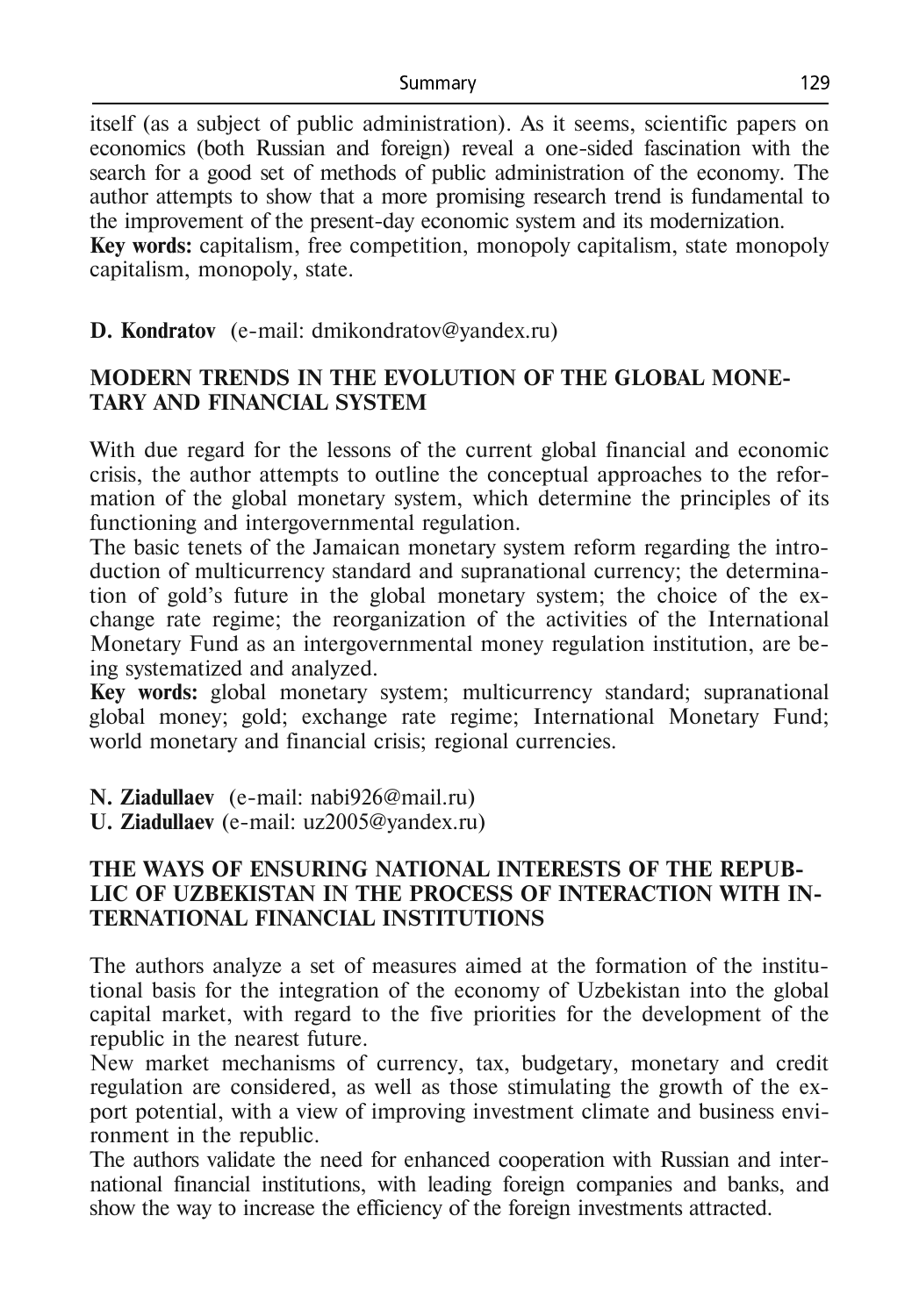**Key words:** liberalization of national economy, national interests, economic security, integration, investment climate, business environment, foreign investments, monetary policy, international financial institutions.

**S. Mitrovic** (е-mail: Mitrovic.Stanislav@hotmail.com )

## **THE ASSESSMENT OF RISKS OF MODERN INFORMATION SYS-TEMS USED IN THE ECONOMIC ANALYSIS OF ORGANIZATIONS' ACTIVITIES**

The article describes a method of self-assessment of IT systems as an effective instrument of internal control in the managing of business processes within organizations. The main results of the author's research confirm the hypothesis that the application of the self-assessment methodology of IT systems used in organizations to ensure financial and operational reporting of their activities is in direct correlation with the improving quality of the systems' economic analysis and the reliability of its results and conclusions.

**Key words:** modern information technologies, information systems, economic analysis, risks assessment, self-assessment.

- **N. Novichkov** (e-mail:novichkov@gmail.com)
- **O. Dolganova** (e-mail: oidolganova@fa.ru)
- **A. Novichkova** (e-mail: [ale-novicchkova@yandex.ru\)](mailto:ale-novicchkova@yandex.ru)

# **ON THE ASSESSMENT OF THE COMPANY READINESS FOR DIGI-TAL TRANSFORMATION**

The paper presents the results of the analysis of the companies that are successful in digital transformation of their activities. It provides the methodological recommendations on the analysis of the current state of the company and identifies the organizational and administrative changes required. The basis for the proposed approach is a model for the assessment of digital maturity of a company from the point of view of intensity of its investments in IT and its ability to manage the changes. The results of the analysis of the digital maturity level and of the approaches to risk management allow to model the targeted state of the company and the way to reach it.

**Key words:** business transformation, business process, enterprise architecture, maturity level, business architecture, change management, IT management, risk, purpose, goal-setting.